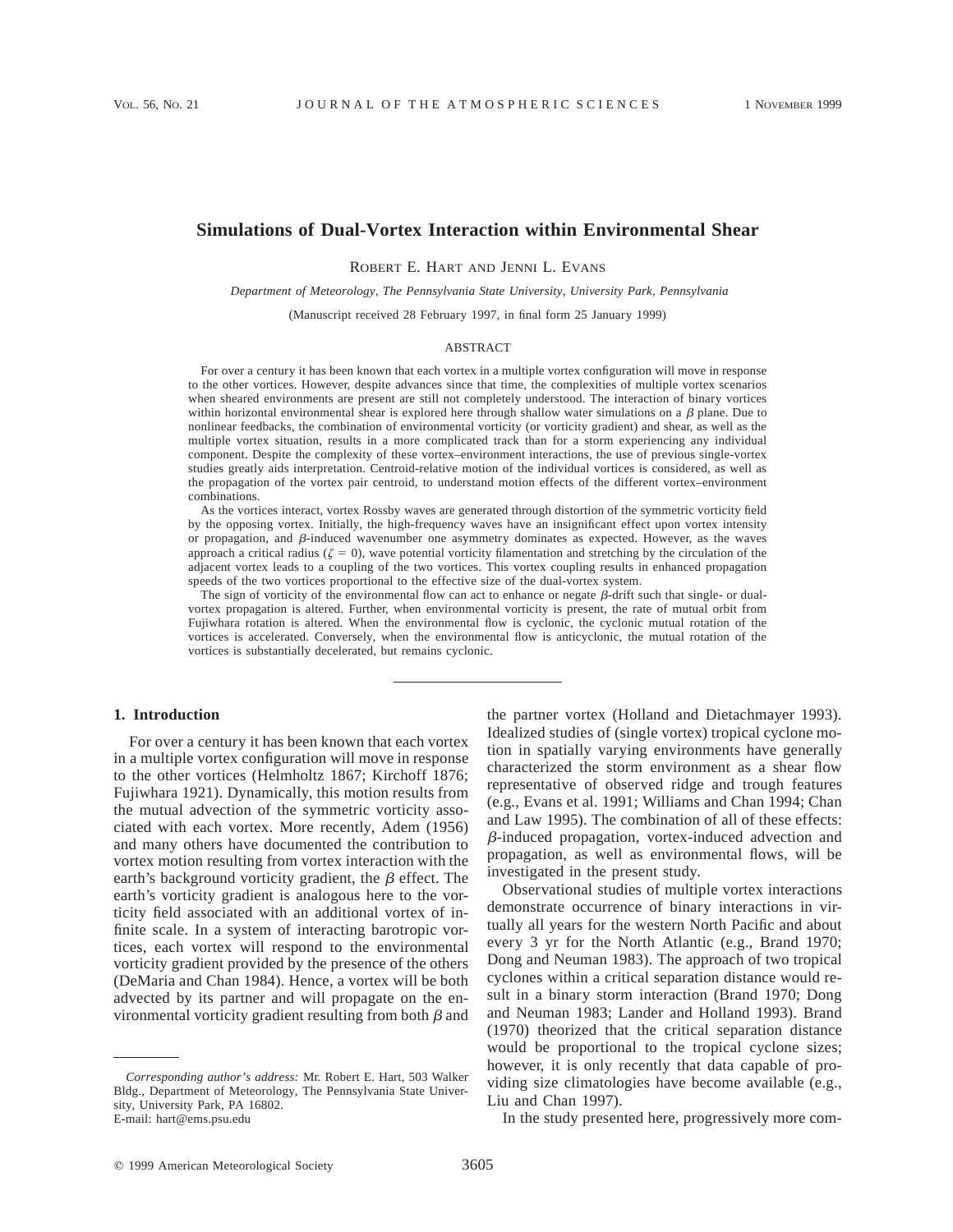plex environmental flows are overlaid on a pair of identical tropical cyclonelike vortices, initially located 500 km (5  $\times$  radius of maximum winds) apart on a  $\beta$  plane centered on 20°N. The entire system is barotropic and there is no meridional flow in the initial background wind field. Justification for the continued use of barotropic dynamics is drawn from a number of studies of tropical cyclonelike vortices (e.g., Chang 1982, 1984; Holland and Dietachmayer 1993), which demonstrate that the phases of Fujiwhara interaction are well sim-

#### **2. Methodology**

ulated by barotropic physics alone.

A shallow water equations model is employed here to investigate the barotropic response of a pair of cyclonic vortices embedded in a sequence of prescribed zonal shear flows. The model is reviewed briefly here. The prescribed initial conditions are summarized in section 2b and Table 1.

# *a. Model summary*

The shallow water equations model is based on that used by Evans et al. (1991). Temporal differencing is modified Euler-backward. Arakawa and Lamb's (1981) enstrophy conserving spatial differencing is used on a 20-km grid. The domain measures between 5000 and 8000 km on a side (depending on the experiment) and is centered on a  $\beta$  plane at 20°N. The equivalent depth is set at 5000 m and so the results obtained here are essentially nondivergent. The boundaries of the domain form a channel with inviscid walls to the north and south, and cyclic lateral boundaries.

As discussed by Chan and Williams (1987), a single vortex on a  $\beta$  plane can distort over time in a manner analogous to Rossby wave dispersion. Such dispersive effects limit the useful time of integration for the cases studied here. Hence, although all cases are run for well over 200 h (and often as much as 420 h), inspection of the time-evolving potential vorticity (PV) fields reveals that the results are likely modulated by dispersive waves reentering the eastern boundary after 7 days (168 h). Discussion of the vortex evolution will therefore be confined to the first 7 days of each integration.

#### *b. Initial conditions*

Six case studies, forming a hierarchy of environment flow complexity, will be described here. In all cases, the initial vortices are identical to each other in all respects and are located 500 km apart at the same latitude. The prescribed background flows are purely zonal  $v =$  $u(y)$ **i** ( $y =$  latitudinal displacement in km) and each of the prescribed environmental flows are in geostrophic balance. The structure of these sheared environments is chosen to control potential vorticity characteristics. Balance is attained in the initial conditions (environmental

|                                  |          | ABLE 1. Summary of model experiments conducted. All $\theta$ | $8.0 \times 10^{-13}$ s <sup>-1</sup> m <sup>-1</sup> . | experiments are for a vortex pair located at 20°N in one of these geostrophically balanced environments. In SQA and SQC, $S =$ |                                                              |                                                                                                                                 |
|----------------------------------|----------|--------------------------------------------------------------|---------------------------------------------------------|--------------------------------------------------------------------------------------------------------------------------------|--------------------------------------------------------------|---------------------------------------------------------------------------------------------------------------------------------|
| xperiment<br>hame                | # Vortex | Vortex Rossby wave sources                                   | Background flow                                         | Measure of shear amplitude                                                                                                     | Background vorticity ( $s^{-1}$ ) Domain (km) EW $\times$ NS |                                                                                                                                 |
|                                  |          | None                                                         | None                                                    | Zero                                                                                                                           | None                                                         | $3000 \times 8000$                                                                                                              |
| CON <sub>:</sub>                 |          | andom wind perturbation                                      | None                                                    | Zero                                                                                                                           | None                                                         | $8000 \times 8000$                                                                                                              |
|                                  |          | pposing vortex                                               | None                                                    | Zero                                                                                                                           | None                                                         |                                                                                                                                 |
|                                  |          |                                                              | Uniform zonal                                           | Zero                                                                                                                           | None                                                         | $\begin{array}{c} 8000\times 8000 \\ 7000\times 5000 \end{array}$                                                               |
|                                  |          | Opposing vortex & background flow<br>Same as SH0             | Linear westerly                                         | $\partial u/\partial y = +4 \times 10^{-6}$ s <sup>-1</sup>                                                                    | $\zeta_{\rm EW} = -4 \times 10^{-6}$                         |                                                                                                                                 |
|                                  |          | Same as SHO                                                  | Linear easterly                                         | $\partial u/\partial y = -4 \times 10^{-6}$ s <sup>-1</sup>                                                                    | $\zeta_{\text{ENV}} = +4 \times 10^{-6}$                     |                                                                                                                                 |
|                                  |          | Same as SHO                                                  | Quadratic westerly                                      | $\partial^2 u/\partial y^2 = +8 \times 10^{-13}$ s <sup>-1</sup> m <sup>-1</sup>                                               | $\zeta_{\text{ENV}} = -2Sy$                                  | $\begin{array}{l} 5000 \times 5000 \\ 5000 \times 5000 \\ 5000 \times 5000 \\ 5000 \times 5000 \\ 5000 \times 5000 \end{array}$ |
| CON2<br>SHO<br>SHO<br>SQC<br>SQC |          | Same as SHO                                                  | Quadratic easterly                                      | $\partial^2 u/\partial y^2 = -8 \times 10^{-13} \text{ s}^{-1} \text{ m}^{-1}$                                                 | $\zeta_{\text{EW}} = +2Sy$                                   |                                                                                                                                 |

II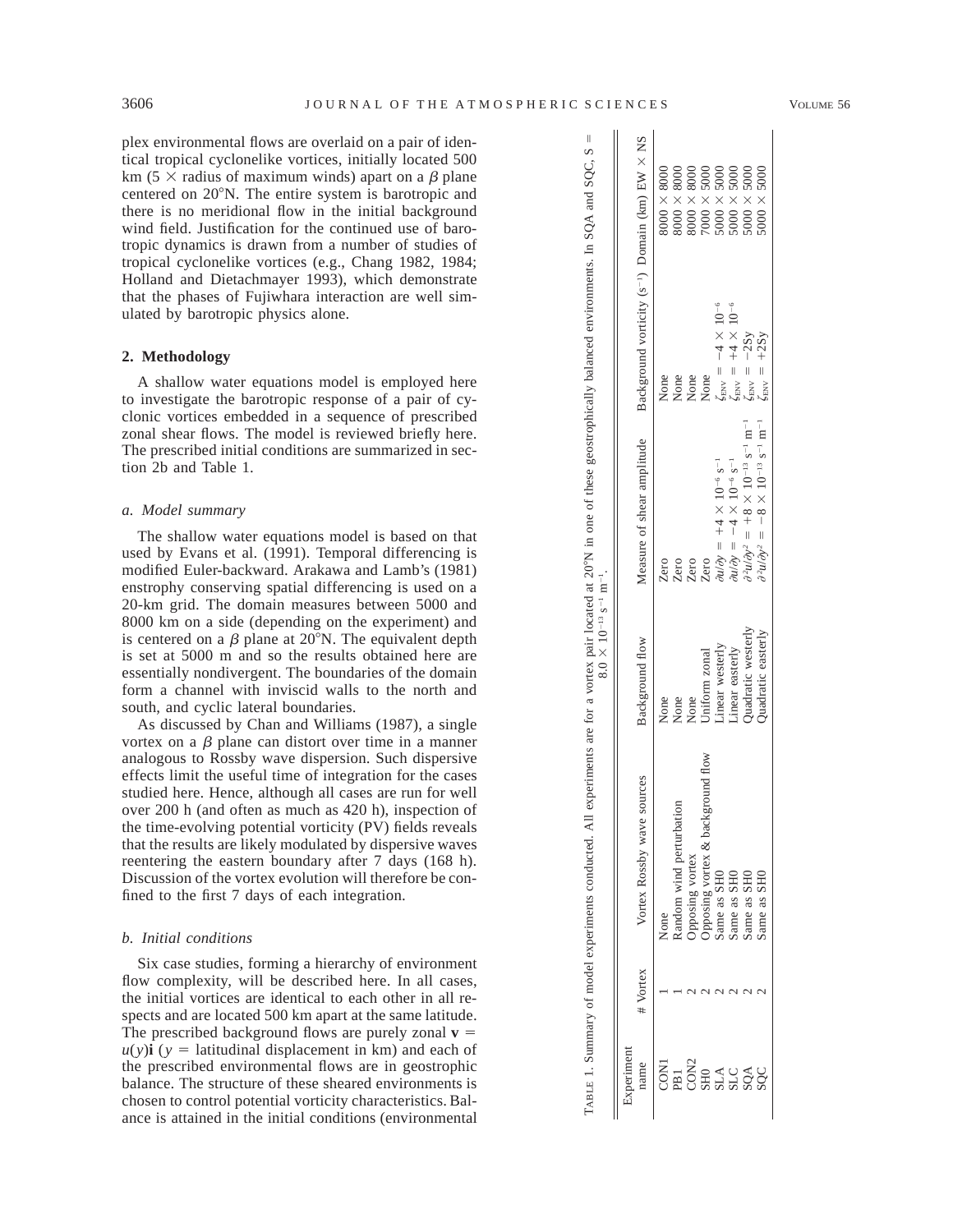flow with both vortices) via dynamic initialization (Satomura 1980).

# 1) VORTEX STRUCTURE AND A CONTROL EXPERIMENT, CON2

Two modified Rankine vortices are placed in a quiescent environment on a  $\beta$  plane at 20°N. The radial (*r*) dependence of the vortex tangential wind is prescribed according to

$$
v = \sqrt{\left(\frac{br_{\text{max}}h_C}{r^b} \exp\left[-\left(\frac{r_{\text{max}}}{r}\right)^b\right] + \frac{r^2f^2}{4}\right)} - \frac{rf}{2}, \quad (1)
$$

where *f* is the Coriolis parameter,  $r_{\text{max}} = 100 \text{ km}$  is the location of the maximum tangential wind and  $h_c$  (vortex height perturbation) is chosen so that  $v_{\text{max}} = 25 \text{ m s}^{-1}$ . The factor  $b = 1.5$  determines the shape of the vortex outer wind structure and is chosen so that the cyclonic vorticity associated with the vortex is confined within 300-km radius. Radial profiles of the vortex rotational winds, vorticity, and height of the free surface are plotted in Fig. 1. The model domain in this simulation is 8000 km  $\times$  8000 km. A single simulation with the same configuration, but on an *f* plane, was also done for reference. All further simulations are for a  $\beta$  plane.

### 2) TWO VORTICES IN AN ENVIRONMENT WITH NO SHEAR, SH0

A uniform zonal flow of 5 m  $s^{-1}$  is superimposed on the initial conditions for the control experiment. The width of the model domain is 7000 km. For the environmental flow to be in geostrophic balance, the meridional structure of the height field has the form

$$
h = \frac{5y}{g} \left( f_0 + \frac{\beta y}{2} \right),\tag{2}
$$

where  $f_0$  is Coriolis parameter at  $y = 0$ . Meridional variation of this height field (dotted) is plotted in Fig. 2a, along with the corresponding zonal flow (solid), vorticity (dot–dash), and PV (dashed).

# 3) TWO VORTICES IN ANTICYCLONIC, LINEAR SHEAR, SLA

The vortices are situated in a geostrophic, zonal flow with anticyclonic, linear shear. The magnitude of the shear is  $+4 \times 10^{-6}$  s<sup>-1</sup> (0.8 $f<sub>0</sub>$ ), with strongest easterlies  $(-10 \text{ m s}^{-1})$  in the model Tropics and the strongest westerly flow at higher latitudes  $(+10 \text{ m s}^{-1})$  (see Fig. 2b). This configuration corresponds to a vortex pair located at  $y = 2000$  km, due south of a ridge axis at 2500 km.

# 4) CYCLONIC, LINEAR SHEAR EXPERIMENT, SLC

The vortex environment now consists of geostrophic, zonal flow with cyclonic, linear shear. The shear has a magnitude of  $-4 \times 10^{-6}$  s<sup>-1</sup>. Meridional variation of zonal flow (solid), height (dotted), and PV (dashed) is plotted in Fig. 2c. A trough axis lies along  $y = 2500$ km.

#### 5) ANTICYCLONIC, QUADRATIC SHEAR EXPERIMENT, SQA

In all of the previous experiments, the relative vorticity of the environmental flow is constant. In this and the final experiment, the vortex pair is placed in a geostrophic, zonal flow with quadratic shear. For this experiment the shear is anticyclonic and the magnitude of the shear gradient, *S*, is  $+8 \times 10^{-13}$  s<sup>-1</sup> m<sup>-1</sup> (0.04*β*). The background zonal flow is

$$
U_0 = Sy^2 - 5.
$$
 (3)

The corresponding meridional variation of all environment quantities is indicated in Fig. 2d.

### 6) CYCLONIC, QUADRATIC SHEAR EXPERIMENT, SQC

This last experiment completes this survey, with the vortex pair situated in a cyclonic environmental flow with quadratically varying zonal winds (shown graphically in Fig. 2e):

$$
U_0 = -Sy^2 + 5. \tag{4}
$$

Two additional sets of experiments were performed to isolate the potential for vortex Rossby wave generation due to barotropic instability. These are purely sensitivity analyses and do not form part of the vortex– environment sequence, but are briefly described here for ease of reference.

# 7) CONTROL VORTEX IN QUIESCENT ENVIRONMENT ON AN *f* PLANE, CON1

No vortex perturbation is introduced in this experiment. This forms the simplest control simulation for the system.

### 8) BAROTROPICALLY STABLE VORTEX IN QUIESCENT ENVIRONMENT, PB1

Two experiments fall under the banner of PB1. The same barotropically stable vortex is used in a quiescent environment for an *f*-plane simulation and a separate  $\beta$ -plane simulation. In each case, a perturbation of 10  $m s^{-1}$  was introduced at the radius of maximum winds at the initial time only.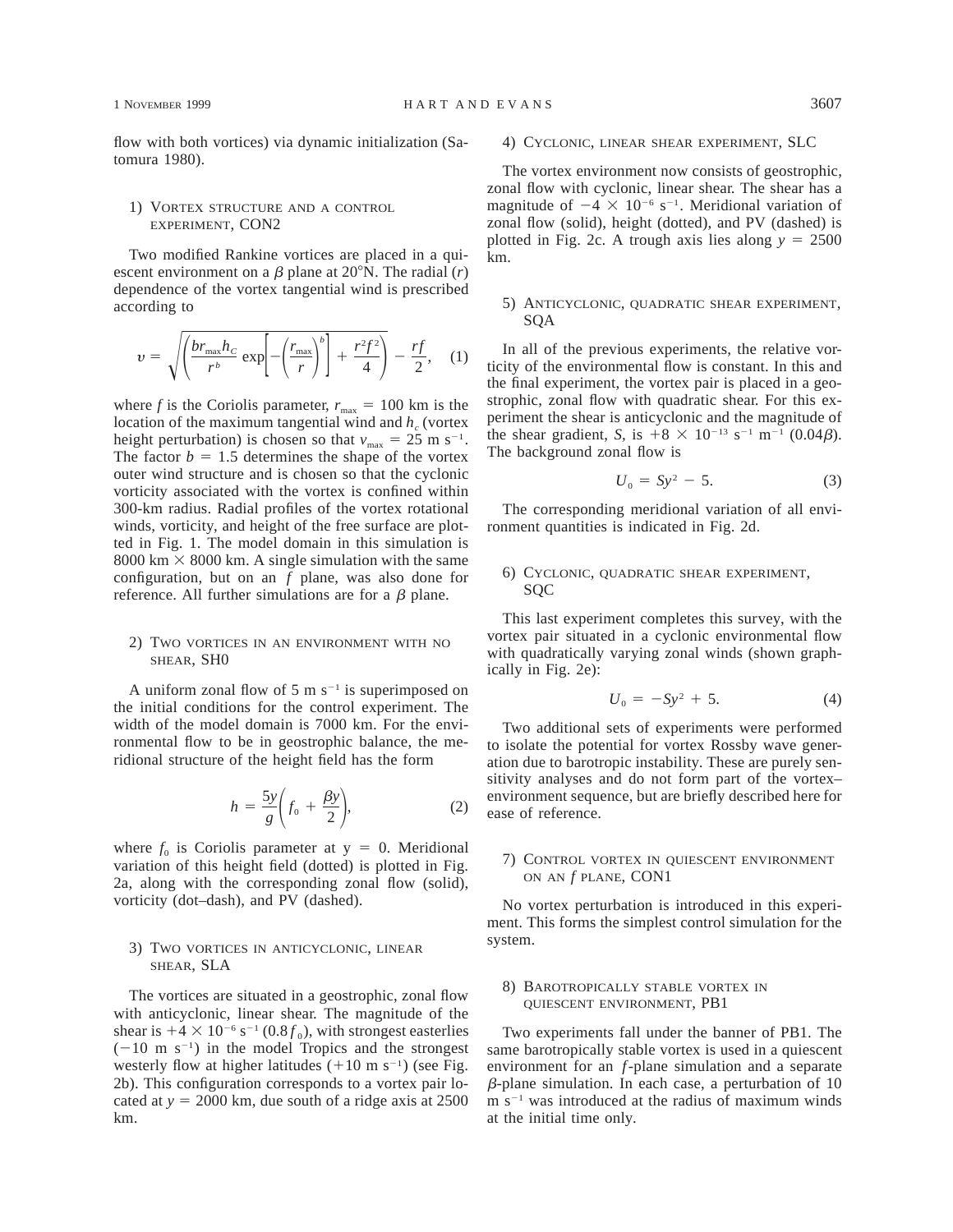

FIG. 1. Normalized radial profiles of the initial (modified Rankine) vortices. Maximum tangential winds (solid) of 25 m s<sup>-1</sup> are initially located at RMW = 100 km (the radius of maximum winds), with maximum vertical vorticity (dot–dash) around 50 km. The vorticity becomes anticyclonic at approximately 250 km, reaching a minimum near 400 km. The maximum height perturbation (dotted) is 115 m; maximum vorticity is  $2.8 \times 10^{-4}$  s<sup>-1</sup>. For comparison, the Coriolis parameter at  $20^{\circ}$ N is  $5.5 \times 10^{-5}$  s<sup>-1</sup>. Environmental vorticity in each of the shear experiments has amplitudes: SH0 = zero; SLA =  $-4 \times 10^{-6}$  s<sup>-1</sup>; SLC =  $+4 \times 10^{-6}$ s<sup>-1</sup>; SQA ranges from zero at minimum  $(y = y_{min}$  to  $-8 \times 10^{-6}$  s<sup>-1</sup> at maximum  $(y = y_{max})$ ; and SQC ranges from zero at minimum ( $y = y_{min}$  to  $+8 \times 10^{-6}$  s<sup>-1</sup> at maximum ( $y = y_{max}$ ).

# **3. Vortex Rossby wave generation and filamentation**

Vortex–vortex interactions at very early stages of the no-shear experiment, SH0, are illustrated in Fig. 3 (SH0 PV field). High (more cyclonic) PV is shaded darker that less cyclonic flow, and white is essentially the zero PV region, bounding PV values  $\pm 4 \times 10^{-9}$  s<sup>-1</sup> m<sup>-1</sup>. Four time frames  $(t = 0, 2 h, 4 h,$  and 6 h) early in the simulation are indicated. This immediate interaction of the two vortices is observed in each case reviewed here. Further experiments (PB1, discussed below) rule out barotropic instability of the vortices themselves as the source of these PV waves. Potential for any initial numerical imbalances has been minimized, since the vortex–environment system has been subjected to a dynamic initialization.

The vortices begin to rotate cyclonically about their centroid almost immediately (2 h) and distortion of the vortex PV is evident by 4 h. At 6 h this distortion is clearly identified as waves in the PV field, intruding as close as 200 km away from the individual vortex center. The regions in which these waves have largest ampli-

tudes are collocated with regions of maximum convergence. Figure 4a shows the propagation of wave packets (kinetic energy maxima associated with the waves) in raduis–time coordinates; from this figure, we find the group velocities of 5 m  $s^{-1}$ . Figure 4b plots the asymmetric wind and PV field associated with the waves. From Fig. 4b, the phase speeds of the waves are of magnitude  $5-10$  m s<sup>-1</sup> with wavelengths of 25–50 km. The phase speeds and group velocities of these waves are similar to the vortex Rossby waves simulated by Montgomery and Kallenbach (1997) in their shallowfluid model. From this we conclude that the waves generated here are vortex Rossby waves.

To isolate the source of the vortex Rossby waves, we performed an additional set of experiments involving only one vortex in a quiescent environment (CON1 and PB1). Through experiments with other vortex profiles (not shown), we have found that these waves occur regardless of whether the vortex profile is barotropically unstable, eliminating that instability as the source of the waves. Further, the waves are more easily studied if the vortex is not moving from  $\beta$  or a mean flow, such that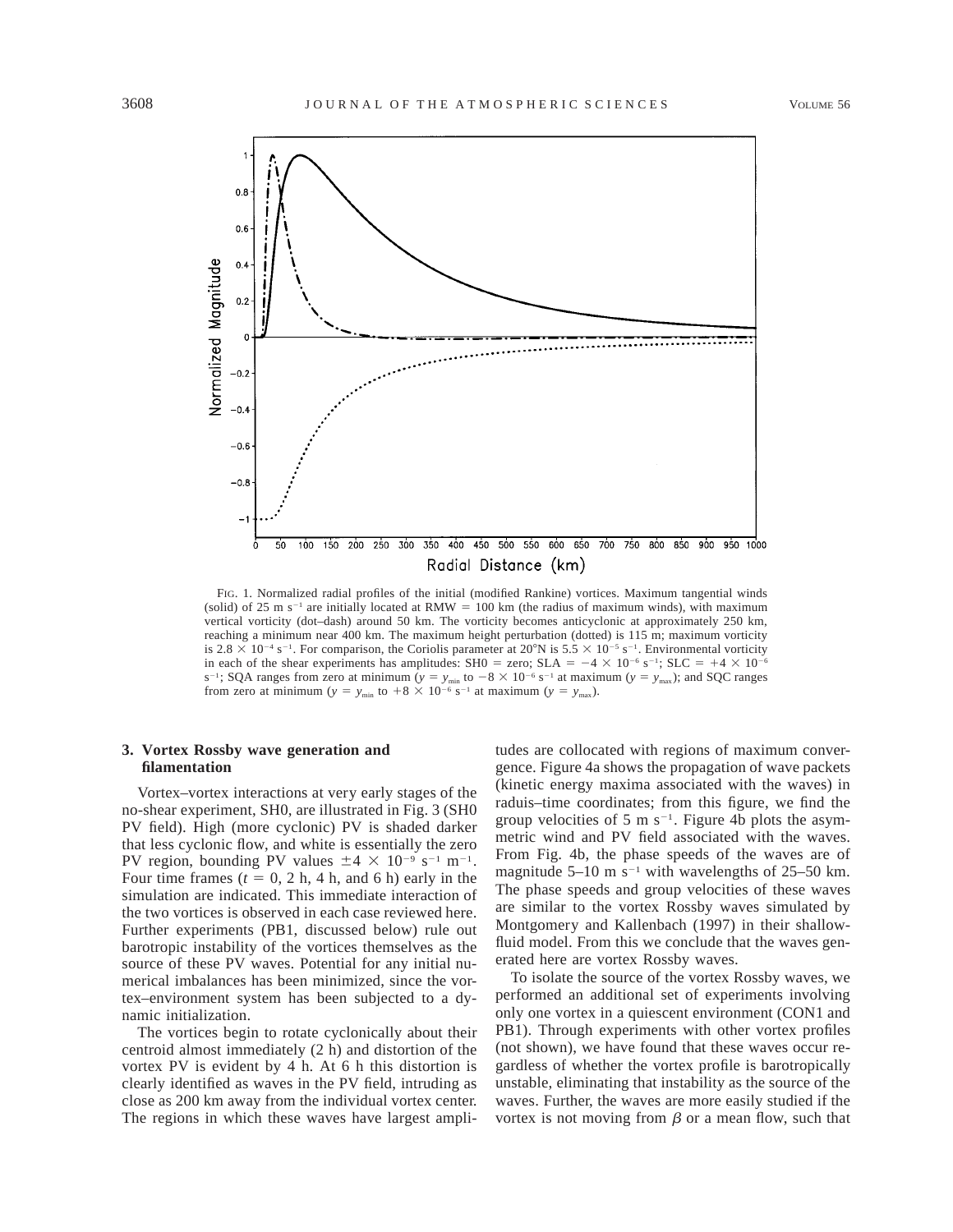

FIG. 2. Meridional profiles of environmental wind (m s<sup>-1</sup>; solid), perturbation height (dm; dotted), relative vorticity (10<sup>-5</sup> s<sup>-1</sup>; dot-dashed), and PV (10<sup>-8</sup> s<sup>-1</sup> m<sup>-1</sup>; dashed) for shear experiments (a) SH0, (b) SLA, (c) SLC, (d) SQA, and (e) SQC, respectively. The wind and height fields are in geostrophic balance.

a wavenumber one asymmetry does not develop. However, we still needed to provide a source for the vortex Rossby waves since the natural perturbations are removed through these restrictions. Thus, we performed a subset of experiments where a single vortex is perturbed with a random wind perturbation on an *f* plane (PB1). The vortex Rossby waves are produced from this single, instantaneous wind perturbation and the waves have very similar structure to those in the SH0 experiment discussed above. This set of experiments confirms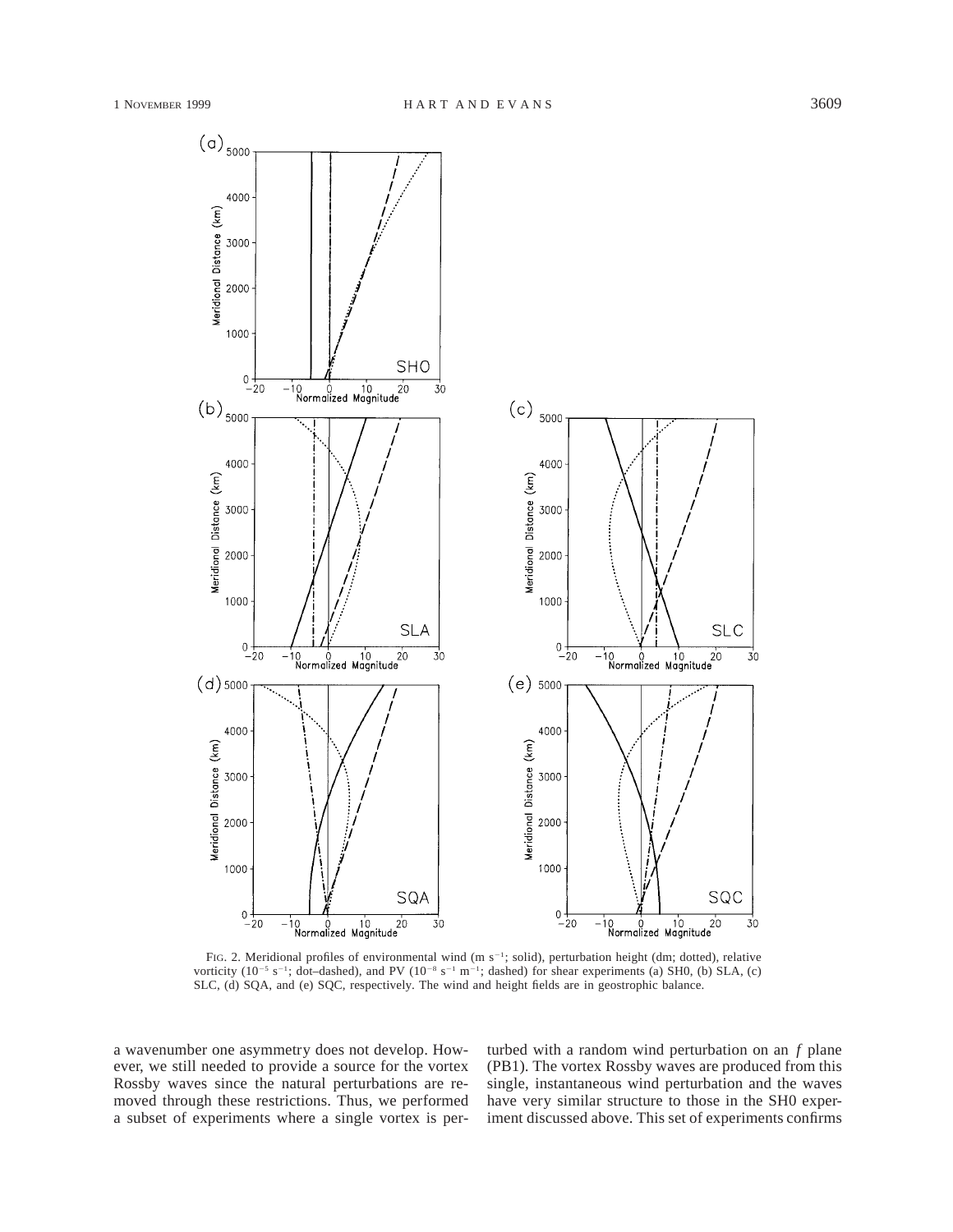

FIG. 3. Potential vorticity plots during the first 6 h of SH0: (a) 0 h, (b) 2 h, (c) 4 h, and (d) 6 h. The domain in all cases is 1300 km  $\times$ 1100 km, much smaller than the total model domain. Maximum PV values are represented by black shading (PV  $> 1.2 \times 10^{-7}$  m<sup>-1</sup> s<sup>-1</sup>); near-zero PV regions are white.

Montgomery and Kallenbach (1997) that the vortex Rossby waves are produced from distortion of the vortices' symmetric PV field.

The structure of the vortex Rossby waves changes with time. The asymmetric component of the wind field at 5, 10, 15, and 20 h of integration for PB1 is plotted in Fig. 4b. Formation and propagation of the vortex Rossby waves are clearly shown. The azimuthal and radial wavenumber components of the waves increase with time. Shapiro and Montgomery (1993) found that the two-dimensional wavenumber of the vortex Rossby waves on an *f* plane follow the relation:

$$
\frac{Dk}{Dt} = -n\frac{\partial}{\partial r}\left(\frac{\overline{v}}{r}\right),\tag{5}
$$

where  $k$  is the radial wavenumber,  $n$  is the azimuthal wavenumber, and the derivative is a measure of the shear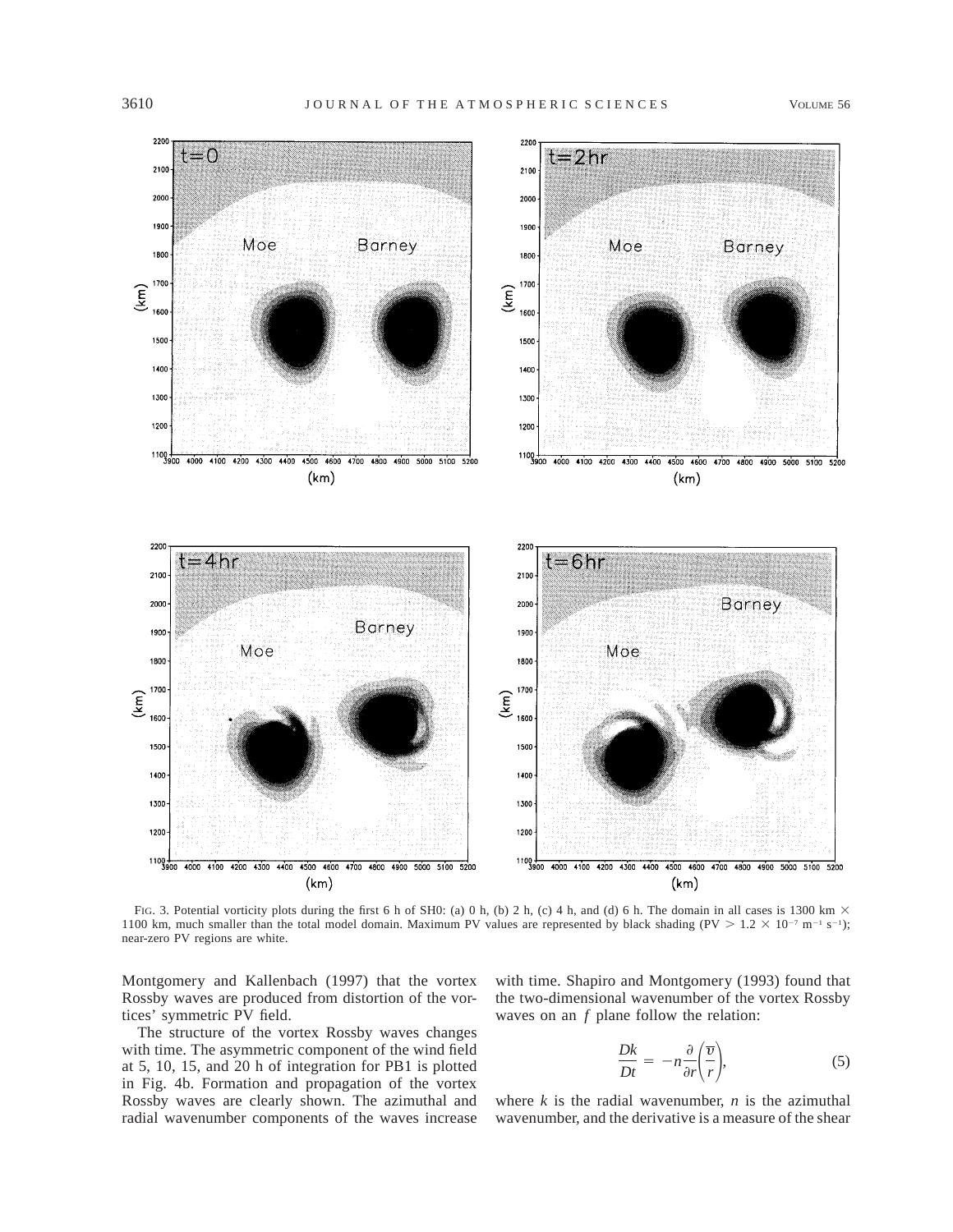

FIG. 4. Analyses of the vortex Rossby waves during the PB1 experiment when a random wind perturbation was applied at the radius of maximum winds: (a) propagation of the vortex Rossby wave packets as a function of radius and time in the perturbed PB1 experiment; (b)  $1 \times 10^{-8}$  m<sup>-1</sup> s<sup>-1</sup> PV field (shaded) and asymmetric wind field at 5, 10, 15, and 20 h when the vortex initial base state is removed.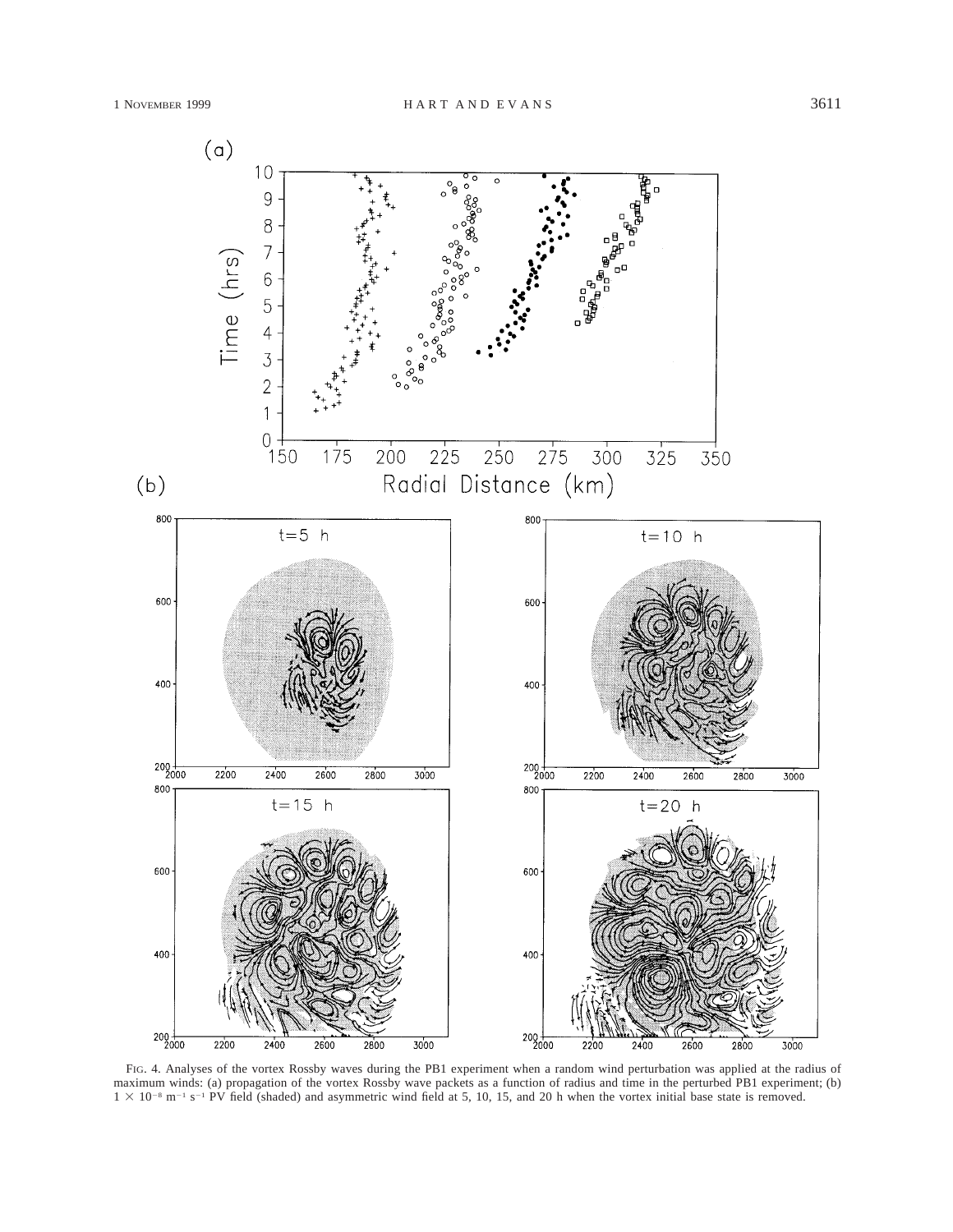of the vortex wind profile. The wave evolution in Fig. 4b qualitatively conforms to this relationship. As time increases, the radial wavenumber increases and the wave generation is greatest where the vortex shear is greatest (near the radius of maximum winds). Since only the radial wavenumber component increases with time under linear dynamics (5), the observed azimuthal component increase shown in Fig. 4b must be attributable to nonlinearities resulting from wave–wave interactions.

On an *f* plane, the waves clearly introduce a higherfrequency asymmetry into the circulation (Fig. 4b). The amplitude of this asymmetry is sufficiently small that the evolution of the wavenumber one asymmetry and hence vortex propagation and intensity is not significantly altered when on a  $\beta$  plane. At 75 h on a  $\beta$  plane, the track of the perturbed vortex (PB1, not shown) departs less than 20 km (one grid point) from the unperturbed vortex track (CON1, not shown). Further, the vortex intensity in the perturbed run is within 2% of the intensity in the unperturbed run. As a result, we find that the vortex Rossby waves are merely incidental during the early stages of vortex interaction. Initially, the waves are simply a convenient indicator that the vortex vorticity field is being distorted by an external source.

Beyond 75 h, however, the vortex Rossby waves approach the critical radius of 350 km, where the vortex relative vorticity becomes anticyclonic. The waves were observed to stagnate at this radius. This radius represents a limiting radius beyond which the vortex Rossby waves are unable to propagate (analogous to critical latitudes on earth). The PV associated with the wave filaments as it approaches the critical radius and is stretched azimuthally around the vortex. During these latter stages of interaction, we argue that the waves become more than incidental. The impact of this filamentation on the vortex circulation and propagation in dualvortex experiments is discussed next.

# **4. Environmental influence on track and propagation**

Each of the cases outlined here is reviewed in terms of their tracks and intensity change to investigate vortex–vortex interaction in more detail. The actual and centroid-relative tracks for each case are plotted (Figs. 5 and 8). Since the initial vortices have identical size, structure, and intensity (retaining this form throughout the integration), the centroid is simply the arithmetic mean location of their centers.

Tracks for the binary vortex system in a quiescent environment (CON2) are shown in Fig. 5: (a) actual tracks, plus the centroid of the two vortices, (b) the centroid-relative motion, and (c) the centroid-relative motion of the experiment with the same two vortices on an *f* plane. Introduction of a varying Coriolis parameter corresponds to the appearance of an abrupt track change in the  $\beta$ -plane study (Fig. 5b) that is not present for the same system on an *f* plane (Fig. 5c). Indeed,

without any background variation (and no radial flow associated with the vortices), the two vortices on an *f* plane simply orbit cyclonically apart for as long as the simulation is run (Fig. 5c).

The tracks of the two vortices in this control  $\beta$ -plane experiment (CON2) seem very complex (Fig. 5a), in spite of the lack of any environmental forcing. In fact, the tracks of all of the nonzero environment systems (Fig. 8) appear to be more straightforward. The motion of the centroid in CON2 is steadily northwestward for the first 120 h, turning more northward at that time. The centroid motion is consistent with  $\beta$ -induced (predominantly westward) propagation of 2.4 m  $s^{-1}$  until 96 h, reducing to 1.75 m  $s^{-1}$  after the northward turn. As they approach the turn (i.e., northward motion of the centroid), the vortices have begun to move further apart (Fig. 6). Prior to this, the vortices had initially rotated cyclonically about the centroid for the first 72 h, slowing their rotation rate between 72 and 120 h and then commencing anticyclonic rotation until 168 h (and beyond; Fig. 5b).

Inspection of the CON2 height field at 24-h intervals (Fig. 6) and the PV field (not shown) confirms that the two vortices rotate cyclonically in the first 48 h and then remain oriented north–south for the next 48 h as the entire system propagates to the northwest. The vortex separation distance is constant over the 48 h for which the north–south orientation is maintained, but increases after 96 h, when anticyclonic rotation commences (Fig. 7).

One plausible explanation for the track–separation variations is as follows: the two vortices rotate in the first 48 h as two interacting systems, all the while modifying the outer vortex structure of each other; by 48 h, a self-sustaining, coupled system has developed with the vortices maintaining a north–south orientation and moving as one, larger system. The coupling cannot be maintained by 96 h, due to the evolution of an anticyclonic  $\beta$  gyre between them, and the vortices proceed to move apart, operating as distinct units again. The slowing of the centroid propagation (from 2.4 m  $s^{-1}$  to 96 h, then  $1.75 \text{ m s}^{-1}$  is consistent with the vortices propagating as a coupled, larger system until 96 h and as two distinct, smaller systems at later times. This agrees with a previous study that showed the propagation speed of vortex generally increases as the vortex size increases (Fiorino and Elsberry 1989). The track evolutions for the remaining cases will be briefly reviewed here and then this hypothesis for track transitions will be developed further in the next section.

The observed and centroid-relative tracks for the two vortices in a constant environmental flow (SH0) are plotted in Fig. 8a. The vortices mean zonal motion is dominated by the advection, with translation speed of 5.1 m  $s^{-1}$ . Cyclonic rotation of the two vortices about their center is evident for the first 96 h, with an abrupt and sustained change to anticyclonic rotation after this time.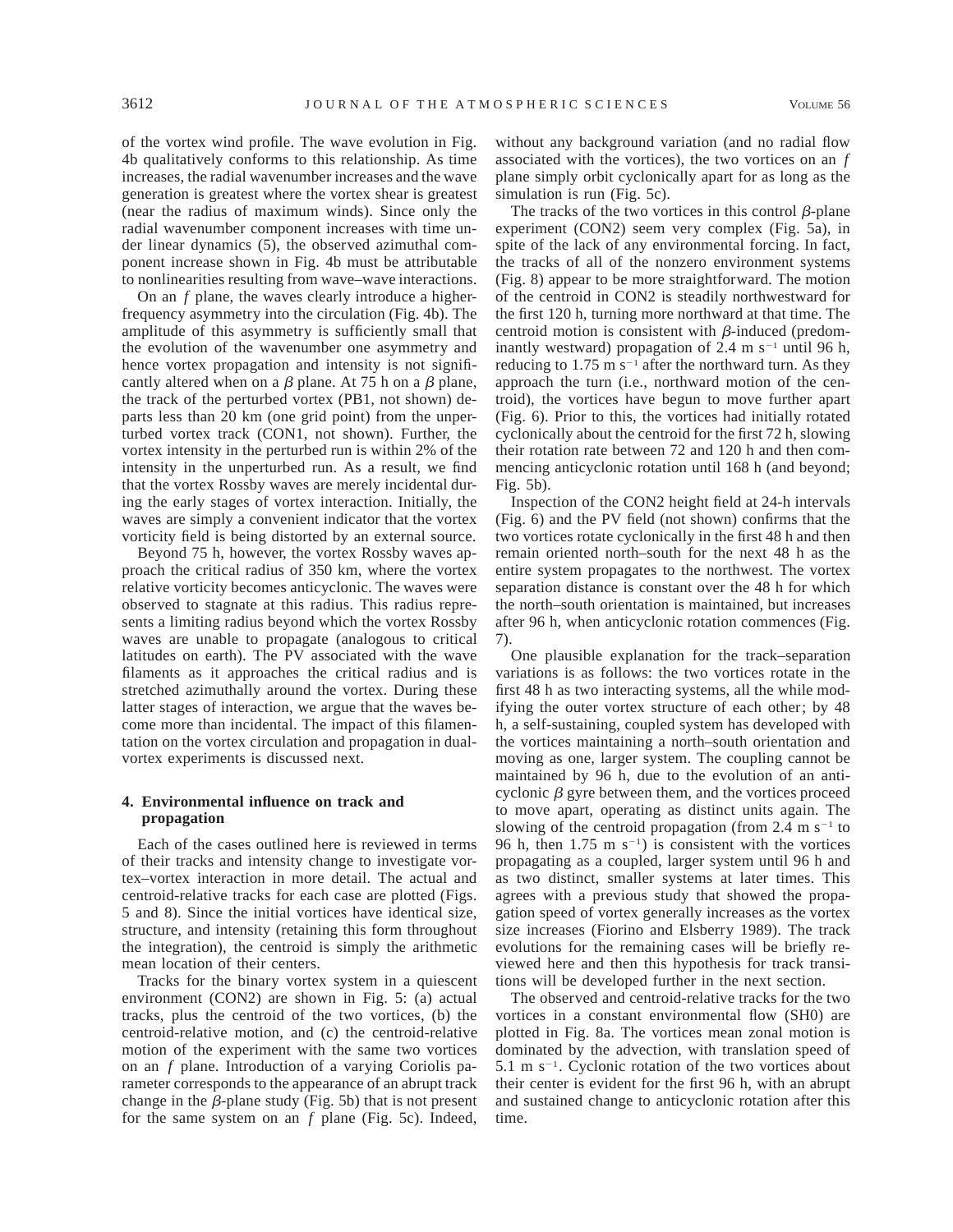

FIG. 5. Vortex tracks for the control experiment, CON2. Vortex interaction is taking place in a quiescent environment on a  $\beta$  plane centered at 20°N. (a) Earth-relative motion, (b) centroid-relative motion, and (c) centroid-relative motion for the same vortices on an  $\hat{f}$  plane. Initial positions are given by the solid circles and squares, with subsequent 24-h positions denoted by open symbols. For visual clarity, the centroid path in (a) has been displaced 1500 km to the east. Coincident locations of the two vortices are joined by dashed lines to accentuate the relative displacements of the vortices. Note that only a subset of the model domain is shown.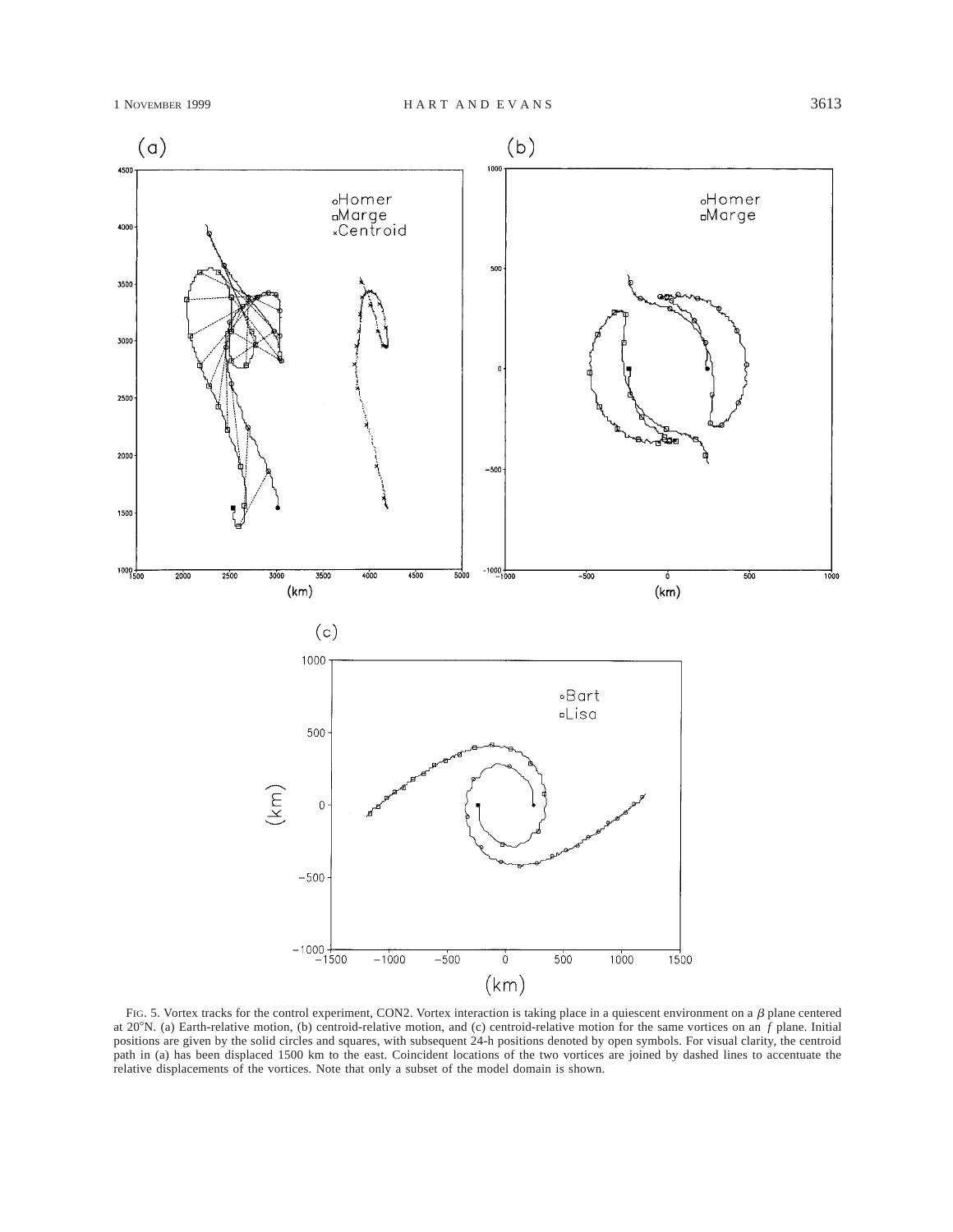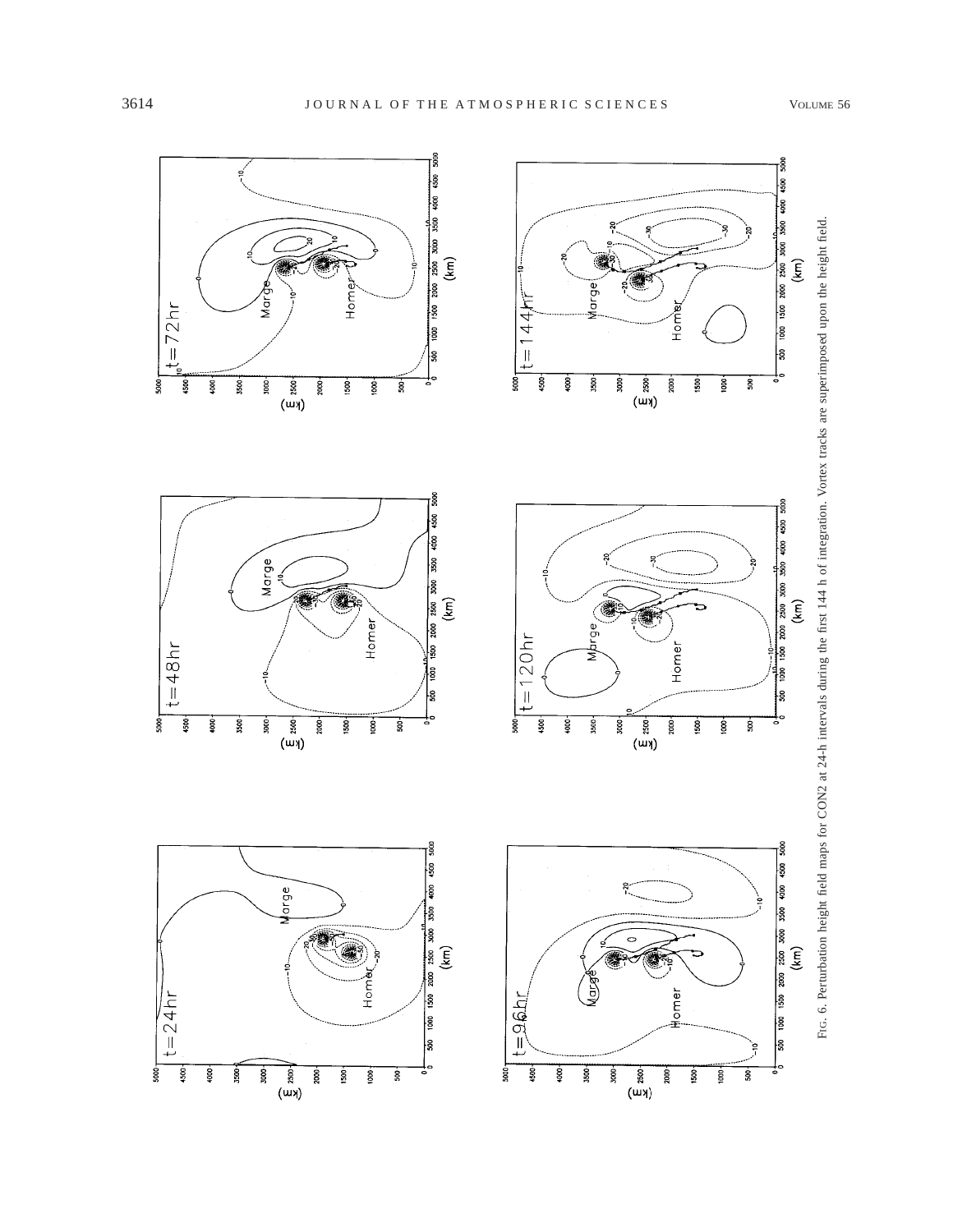

FIG. 7. Time series plots of (a) vortex separation distance (km), (b) vortex height perturbation (m), (c)  $\beta$ -induced anticyclone height perturbation (m), (d) minimum Rossby deformation radius associated with the vortex (km), (e) maximum PV ( $m^{-1}$  s<sup>-1</sup>), and (f) areally summed PV (s<sup>-1</sup>)  $m^{-1}$ ) within the radius of maximum winds during 144 h of integration. A 6-h time-averaging has been applied to (d) to reduce noise due to finite-difference approximations to the integral. Solid and dotted lines represent the vortices ''Homer'' and ''Marge,'' respectively.

After initialization, the two vortices located in a linear, anticyclonic shear (SLA) move apart, rotating cyclonically for the first 72 h, then anticyclonically, recovering their initial east–west orientation by 144 h as they cross the ridge axis ( $y = 2500$  km). Once across the ridge axis, the relative cyclonic motion begins again (Fig. 8b). As soon as a significant north–south separation has built up in this region of sheared westerlies, the vortices move apart quickly, largely through differential environmental advection. The tracks for the vortex pair in quadratic, anticyclonic shear (SQA) are very similar to this case (Fig. 8c), even to the timing of the track transitions.

The vortex pair in a cyclonically sheared environment (SLC) exhibit far different motion characteristics to those seen in the other experiments (Fig. 8d). In a centroid-relative sense the vortices are always moving apart here, but this is manifest as a series of cyclonic ''hops'' (Fig. 8d). The initial location of the vortices is at  $y =$ 1600 km, well south of the trough axis at 2500 km. In the first 72 h the vortices rotate  $135^{\circ}$  cyclonically so that the storm initially in the eastern part of the domain is now located farthest west and north of its partner. This is the storm that will move most rapidly away as soon as it transitions across the environmental trough axis. The abrupt relative motion changes indicated in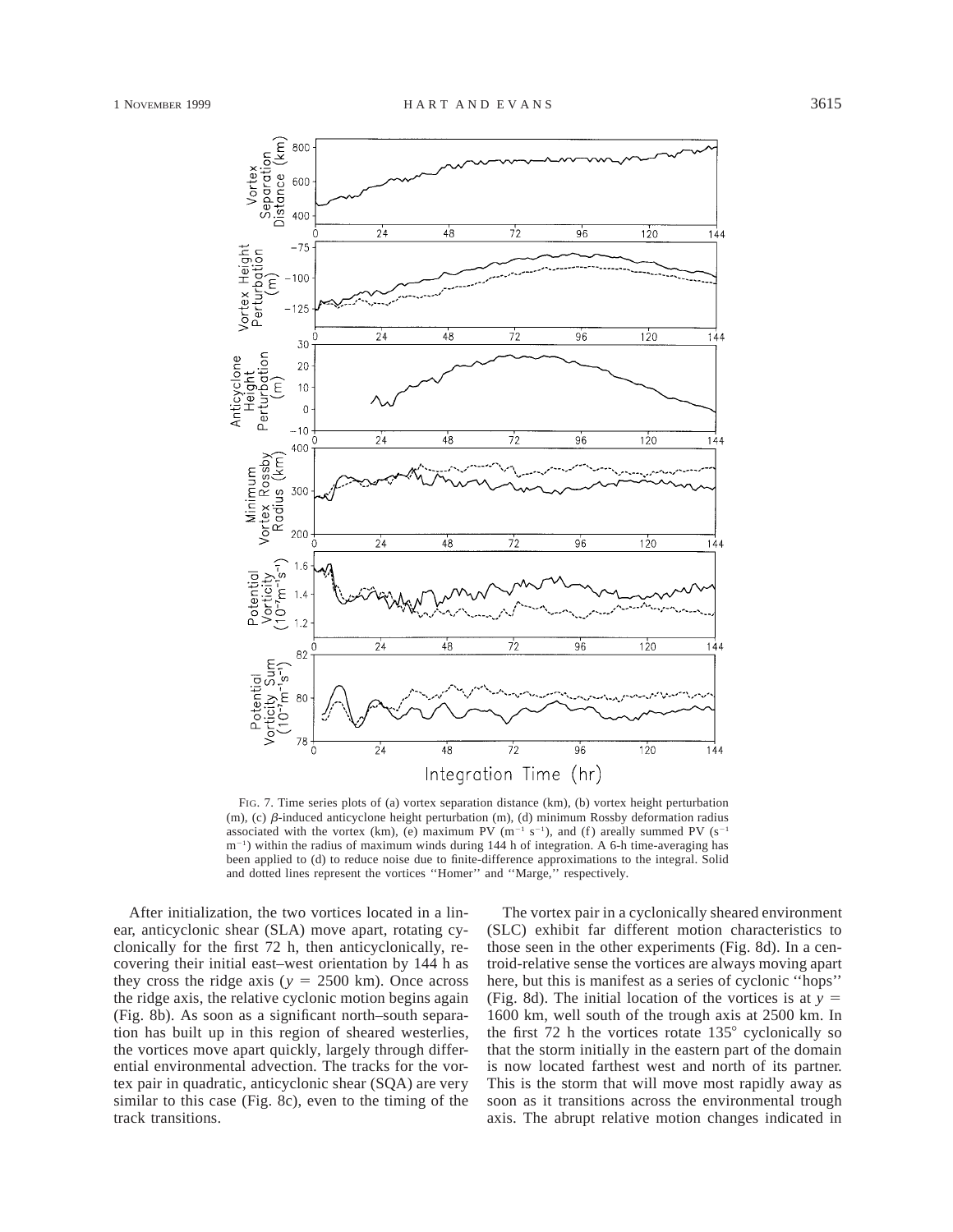

FIG. 8. Observed (left) and centroid-relative (right) vortex tracks for remaining experiments. The vortex interaction is occurring on a  $\beta$ plane at 20°N.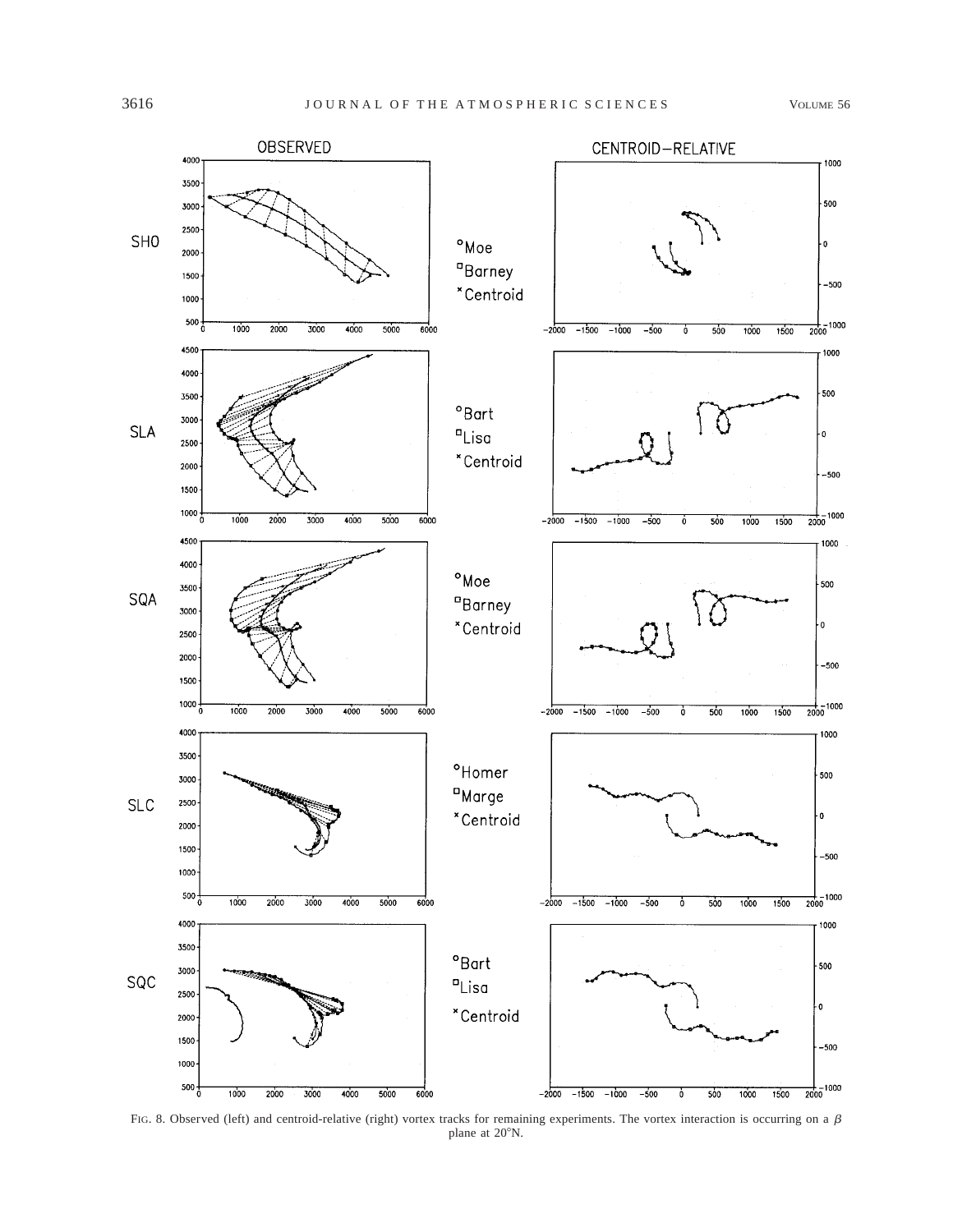Fig. 8d correspond to (i) 72 h, when the two vortices have rotated well over 90° from their initial orientation to a northwest–southeast orientation. The boundary of the northernmost vortex is just intruding into the trough axis; and, (ii) 168 h, the time at which the northernmost vortex has just passed through the trough.

Further evidence of environmental influence on track and propagation can be seen when examining the centroid propagation paths. These are tracks that are attributable to  $\beta$  and the environmental vorticity gradient. Figure 10 is a plot of these paths for each of the experiments here. The classic northwest " $\beta$  drift" of the centroid can be seen in CON2 and SH0. Despite the spatially invariant flow associated with SH0, a 50-km track deviation is observed between CON2 and SH0. This can be explained by the gradient of environmental perturbation height field across the vortices. As the vortex develops asymmetries, nonlinear interaction with the height gradient results, producing a slight track deviation.

In the cyclonically sheared experiments (SLC and SQC), the centroid propagation is deviated to the left (westward) of  $\beta$ -only (SH0 or CON2). The linear shear (SLC) has a greater deviation than quadratic (SQC), because the local magnitude of the shear at lower latitudes in the domain is greater for the linear profile. In the anticyclonically sheared environments (SLA, SQA), the centroid propagation is deviated to the right (northward) of  $\beta$ -only. In all shear experiments, however, there is a westward deviation and dramatic slowing of the centroid propagation after 48 h. These centroid propagation deviations of sheared environments from  $\beta$ -only are in agreement with the results of Wang et al. (1997). Centroid propagation from 48 h to 96 h is also slightly faster when the environmental shear enhances the  $\beta$ -effect (SLC, SQC) than when the environment opposes b*.* This confirms Evans et al. (1991), but contradicts the propagation speed patterns found by Wang et al. (1997). This difference might be explained by the significantly differing shear magnitudes between the experiments here and Wang et al. (1997)  $(0.8 f_0$  and  $0.12 f_0$ , respectively).

#### **5. Links between structure and motion**

As outlined above, one plausible explanation for the track variations observed involves a temporary coupling of the initially distinct vortices into a cooperative system. The propagation tendencies described above for the CON2 experiment are consistent with this idea.

Further evidence for the proposed coupling is found in the PV plots for the SLA (anticyclonic) experiment (Figs. 9a–f), and the SLC (cyclonic) experiment (Figs. 9g–l). The relative orientations of the SLA vortices, across the propagation direction (Figs. 9a–c; 0–48 h), regressing back to east–west (Figs. 9d–f; 72–120 h) as they cross the ridge axis together, are in sharp contrast to the ''draughting'' of one vortex by the other evident in the SLC run (Figs. 9h–l; 24–120 h). In Figs. 9b–d, filaments of high PV air seem to link the outer regions of the two vortices. This connection appears to be breaking down as the vortices cross the ridge axis (Figs. 9e– f).

Placed in a cyclonically sheared flow, the vortex pair in the SLC experiment sustain a northwest–southeast orientation from 72 to 168 h. Over this time, the two vortices appear to have coupled (evident in their propagation speed and their PV signatures; Figs. 9i–l). This link remains unbroken at 168 h, although the vortices are moving apart rapidly at this time due to differential advection.

The impact of vortex coupling beyond 48 h can be seen in the centroid propagation paths (Fig. 10). Previously it was argued that the vortex coupling would lead to an increase in ''effective vortex size,'' and a decrease in the meridional motion of the centroid. This is shown well in Fig. 10. In all experiments, including CON2 and SH0, an increase in centroid propagation (especially meridional) is shown beyond 48–96 h, during the time when vortex coupling is most evident (Fig. 9).

## **6. Conclusions**

The interaction of dual vortices in horizontally sheared environmental flows on a  $\beta$  plane has been examined. The study expands upon and synthesizes the work of barotropic single vortex motion in sheared environments (Evans et al. 1991; Williams and Chan 1994; Chan and Law 1995) and barotropic dual-vortex interaction in quiescent environments (Chang 1982, 1984; Ritchie and Holland 1993; Holland and Dietachmayer 1993). The results of this work have illuminated the dynamic life cycle of vortex interaction within environmental shear more clearly.

Vortex interaction becomes evident almost immediately  $(< 4 h)$  with the development of vortex Rossby waves. These waves are produced from a PV perturbation that results from: (a) a randomly forced wind perturbation, (b) the presence of a uniform or sheared background flow, or (c) a perturbation by another vortex. During the first 50–75 h of integration, the vortex Rossby waves are merely incidental and do not significantly alter the wind or height profiles. However, as the waves propagate outward at 5 m  $s^{-1}$ , they approach a critical radius where vortex vorticity changes sign. At this radius, the waves can no longer propagate outward, and the waves' PV filament within the outer region of the vortices. As PV is conserved, the PV filaments are then stretched by the vortex circulation. This forms a band of high PV that surrounds the vortex pair near the radius of vorticity sign reversal. By 72–96 h, this band of high PV has linked the vortices in their outer regions, and the vortices begin exhibiting signs of coupling. The vortex couplet shows an increase in centroid propagation, consistent with previous results showing a relationship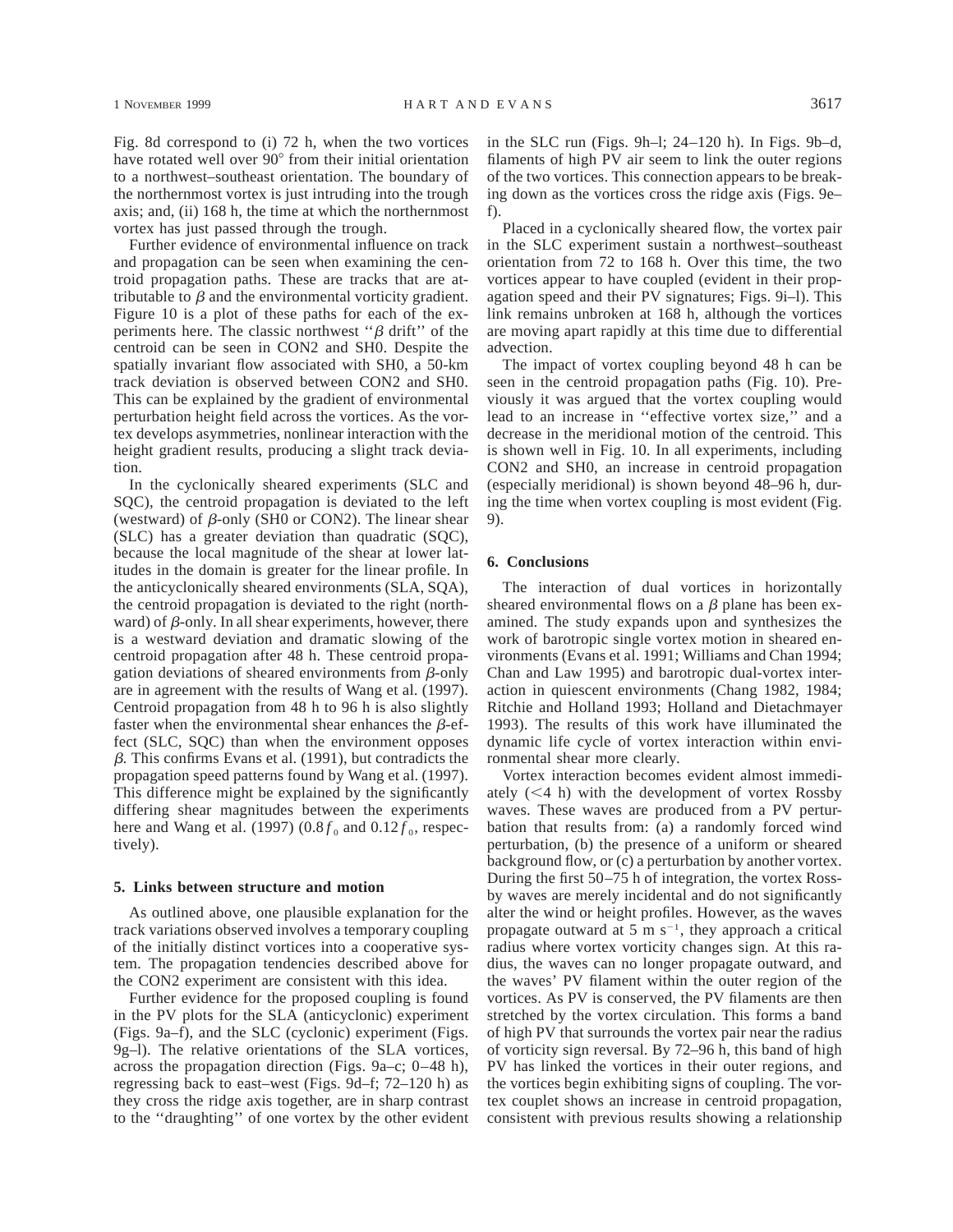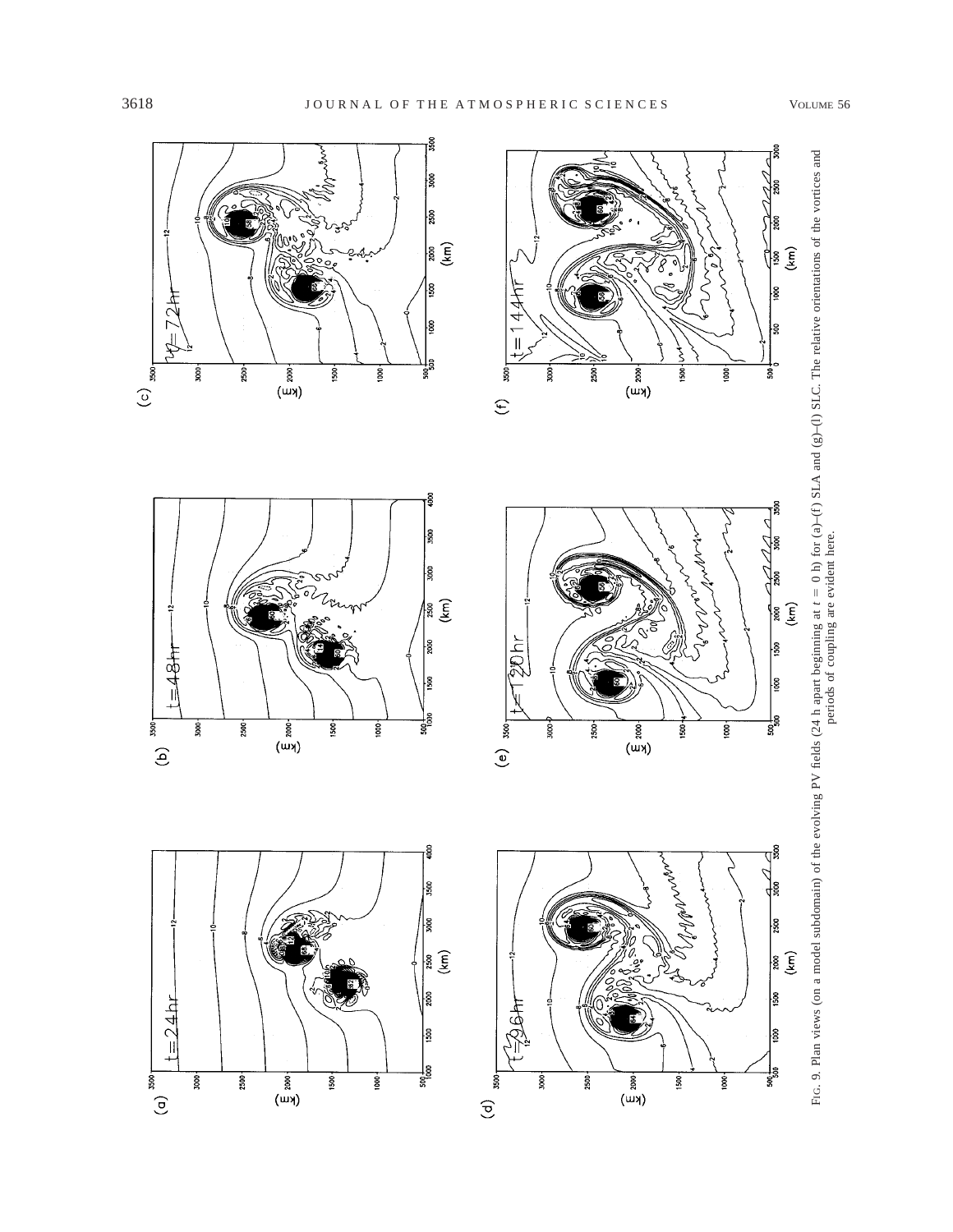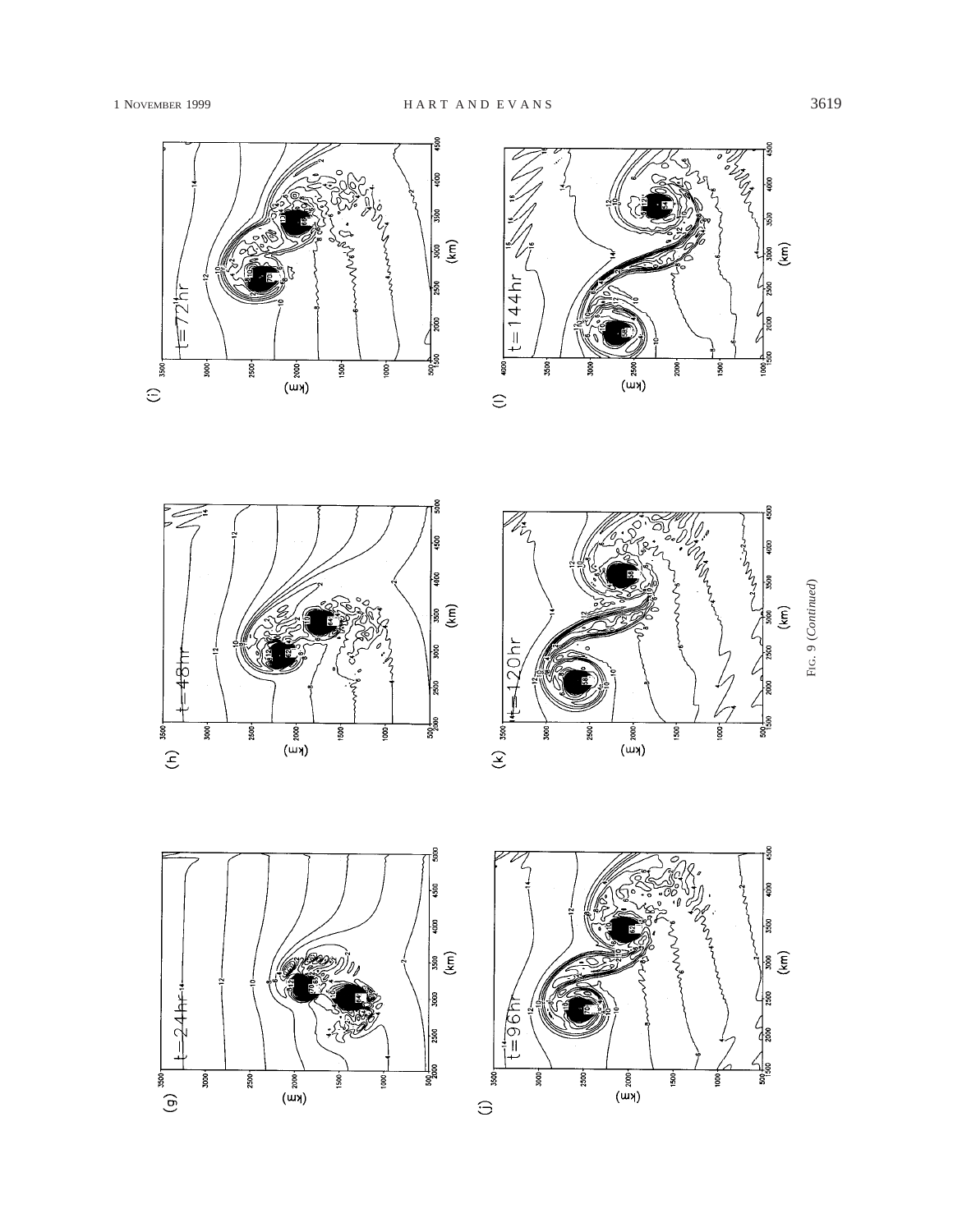

FIG. 10. Comparison of centroid propagation tracks for each case: CON2, SH0, SLC, SQC, SLA, and SQA. The initial centroid location in each case has been reset to  $(0, 0)$ . Note the stronger westward (weaker northward) propagation for the vortex pair centroid in cyclonic shear. By comparison, larger northward propagation is evident for the vortex centroids in the anticyclonic environment cases. Positions every 24 h are labeled by the symbols in the legend.

between vortex outer structure and propagation speed (Fiorino and Elsberry 1989). Vortex coupling remains evident for at least 96 h.

The tendency for vortex coupling will almost certainly vary with vortex size, strength, and separation, as well as the structure of the environment in which the vortices are embedded. Comparison of experiments SLC and SQC (or SLA and SQA) provides some evidence for this; however, a more comprehensive study of these sensitivities is ongoing. Once the meridional separation distance between the vortices increases sufficiently, the PV link between the vortices is stressed and the link begins to decay.

The sign of the environmental shear has a substantial impact upon the centroid propagation of the vortices. Cyclonically sheared environments produce an enhancement of the  $\beta$  drift, and an increased westward motion of the centroid. Anticyclonically sheared environments oppose  $β$ , and result in a decreased centroid westward motion but increased northward motion. These propagation tendencies confirm the results of Wang et al. (1997). A slight increase in centroid propagation speed is found when the environmental vorticity gradient enhanced  $\beta$  (SLC, SQC), consistent with earlier studies (Evans et al. 1991; Smith and Ulrich 1990).

In summary, the motion of an identical vortex pair in a zonally sheared environment on a  $\beta$  plane is modulated by (i) the sense and magnitude of the environmental shear and vorticity gradient; (ii) the earth vorticity gradient; and (iii) the development of a link between the two vortices that leads them to move as one system for a portion (3 or more days) of their evolution. This link is the consequence of filamentation of vortex Rossby waves produced from vortex distortion. Features (i) and (ii) of the motion dependence have been observed in previous single-vortex studies (e.g., Evans et al. 1991; Williams and Chan 1994). Lander and Holland (1993) describe cooperative motion (i.e., mutual advection) of observed vortex pairs, while Fiorino and Elsberry (1989) demonstrate an increasing speed and more westward propagation for vortices of increasing size and strength. Specifically, Fiorino and Elsberry (1989) show that outer vortex wind structure (size and strength) relates to propagation speed, while the vortex strength (rate of change of winds outside the radius of maximum winds) modulates the propagation direction. All of these effects (as well as environmental steering) contribute to the ultimate motion patterns observed for the dual-vortex system represented here; however, the relative contributions of each differ over time.

*Acknowledgments.* The authors are grateful to three anonymous reviewers for their valuable and critical comments.

#### **REFERENCES**

- Adem, J., 1956: A series solution for the barotropic vorticity equation and its application in the study of atmospheric vortices. *Tellus,* **8**, 364–372.
- Arakawa, A., and V. R. Lamb, 1981: A potential enstrophy and energy conserving scheme for the shallow water equations. *Mon. Wea. Rev.,* **109**, 18–36.
- Brand, S., 1970: Interaction of binary tropical cyclones of the western North Pacific Ocean. *J. Appl. Meteor.,* **9**, 433–441.
- Chan, J. C.-L., and R. T. Williams, 1987: Analytical and numerical studies of the beta-effect in tropical cyclone motion. Part I: Zero mean flow. *J. Atmos. Sci.,* **44**, 1257–1265.
- , and A. C. K. Law, 1995: The interaction of binary vortices in a barotropic model. *Meteor. Atmos. Phys.,* **56**, 135–155.
- Chang, S. W., 1982: A numerical study of the interactions between two tropical cyclones. *Mon. Wea. Rev.,* **111**, 1806–1817. , 1984: Reply. *Mon. Wea. Rev.,* **112**, 1646–1647.
- DeMaria, M., and J. C. L. Chan, 1984: Comments on ''A numerical
- study of the interactions between two tropical cyclones.'' *Mon. Wea. Rev.,* **112**, 1643–1645.
- Dong, K., and C. J. Neumann, 1983: On the relative motion of binary tropical cyclones. *Mon. Wea. Rev.,* **111**, 945–953.
- Evans, J. L., G. J. Holland, and R. L. Elsberry, 1991: Interactions between a barotropic vortex and an idealized subtropical ridge. Part I: Vortex motion. *J. Atmos. Sci.,* **48**, 301–314.
- Fiorino, M., and R. L. Elsberry, 1989: Contributions to tropical cyclone motion by small, medium and large scales. *Mon. Wea. Rev.,* **117**, 721–727.
- Fujiwhara, S., 1921: The natural tendency towards symmetry of mo-